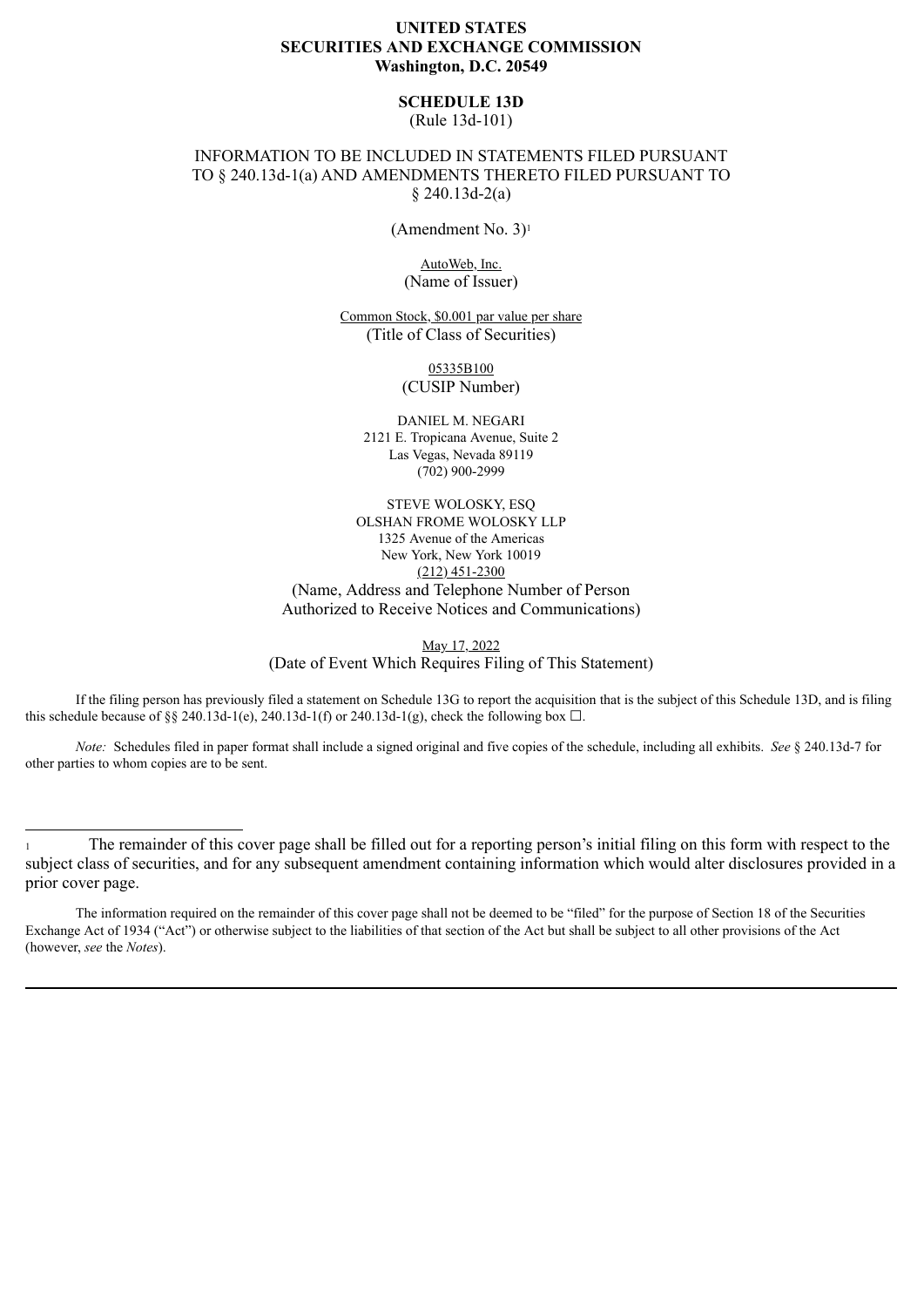# CUSIP No. 05335B100

| -1                  | <b>NAME OF REPORTING PERSON</b>                                                          |                                 |  |  |  |  |
|---------------------|------------------------------------------------------------------------------------------|---------------------------------|--|--|--|--|
|                     |                                                                                          |                                 |  |  |  |  |
| $\overline{2}$      | The 1 8 999 Trust<br>CHECK THE APPROPRIATE BOX IF A MEMBER OF A GROUP                    |                                 |  |  |  |  |
|                     | (a)<br>$(b)$ $\square$                                                                   |                                 |  |  |  |  |
|                     |                                                                                          |                                 |  |  |  |  |
| $\overline{3}$      | <b>SEC USE ONLY</b>                                                                      |                                 |  |  |  |  |
|                     |                                                                                          |                                 |  |  |  |  |
|                     |                                                                                          |                                 |  |  |  |  |
| $\overline{4}$      | <b>SOURCE OF FUNDS</b>                                                                   |                                 |  |  |  |  |
|                     |                                                                                          |                                 |  |  |  |  |
| 5                   | CHECK BOX IF DISCLOSURE OF LEGAL PROCEEDINGS IS REQUIRED PURSUANT TO ITEM 2(d) OR        |                                 |  |  |  |  |
|                     | $\Box$<br>2(e)                                                                           |                                 |  |  |  |  |
|                     |                                                                                          |                                 |  |  |  |  |
|                     |                                                                                          |                                 |  |  |  |  |
| 6                   | CITIZENSHIP OR PLACE OF ORGANIZATION                                                     |                                 |  |  |  |  |
|                     | Nevada                                                                                   |                                 |  |  |  |  |
| NUMBER OF           | $\overline{7}$                                                                           | <b>SOLE VOTING POWER</b>        |  |  |  |  |
| <b>SHARES</b>       |                                                                                          |                                 |  |  |  |  |
| <b>BENEFICIALLY</b> |                                                                                          | $-0-$                           |  |  |  |  |
| <b>OWNED BY</b>     | 8                                                                                        | <b>SHARED VOTING POWER</b>      |  |  |  |  |
| <b>EACH</b>         |                                                                                          |                                 |  |  |  |  |
| <b>REPORTING</b>    |                                                                                          | $-0-$                           |  |  |  |  |
| PERSON WITH         | $\mathbf{Q}$                                                                             | <b>SOLE DISPOSITIVE POWER</b>   |  |  |  |  |
|                     |                                                                                          | $-0-$                           |  |  |  |  |
|                     | 10 <sup>1</sup>                                                                          | <b>SHARED DISPOSITIVE POWER</b> |  |  |  |  |
|                     |                                                                                          |                                 |  |  |  |  |
|                     |                                                                                          | $-0-$                           |  |  |  |  |
| 11                  | AGGREGATE AMOUNT BENEFICIALLY OWNED BY EACH REPORTING PERSON                             |                                 |  |  |  |  |
|                     |                                                                                          |                                 |  |  |  |  |
| 12                  | $-0-$<br>CHECK BOX IF THE AGGREGATE AMOUNT IN ROW (11) EXCLUDES CERTAIN SHARES<br>$\Box$ |                                 |  |  |  |  |
|                     |                                                                                          |                                 |  |  |  |  |
|                     |                                                                                          |                                 |  |  |  |  |
| 13                  | PERCENT OF CLASS REPRESENTED BY AMOUNT IN ROW (11)                                       |                                 |  |  |  |  |
|                     |                                                                                          |                                 |  |  |  |  |
|                     | $0.0\%$                                                                                  |                                 |  |  |  |  |
| 14                  | TYPE OF REPORTING PERSON                                                                 |                                 |  |  |  |  |
|                     | $00\,$                                                                                   |                                 |  |  |  |  |
|                     |                                                                                          |                                 |  |  |  |  |

2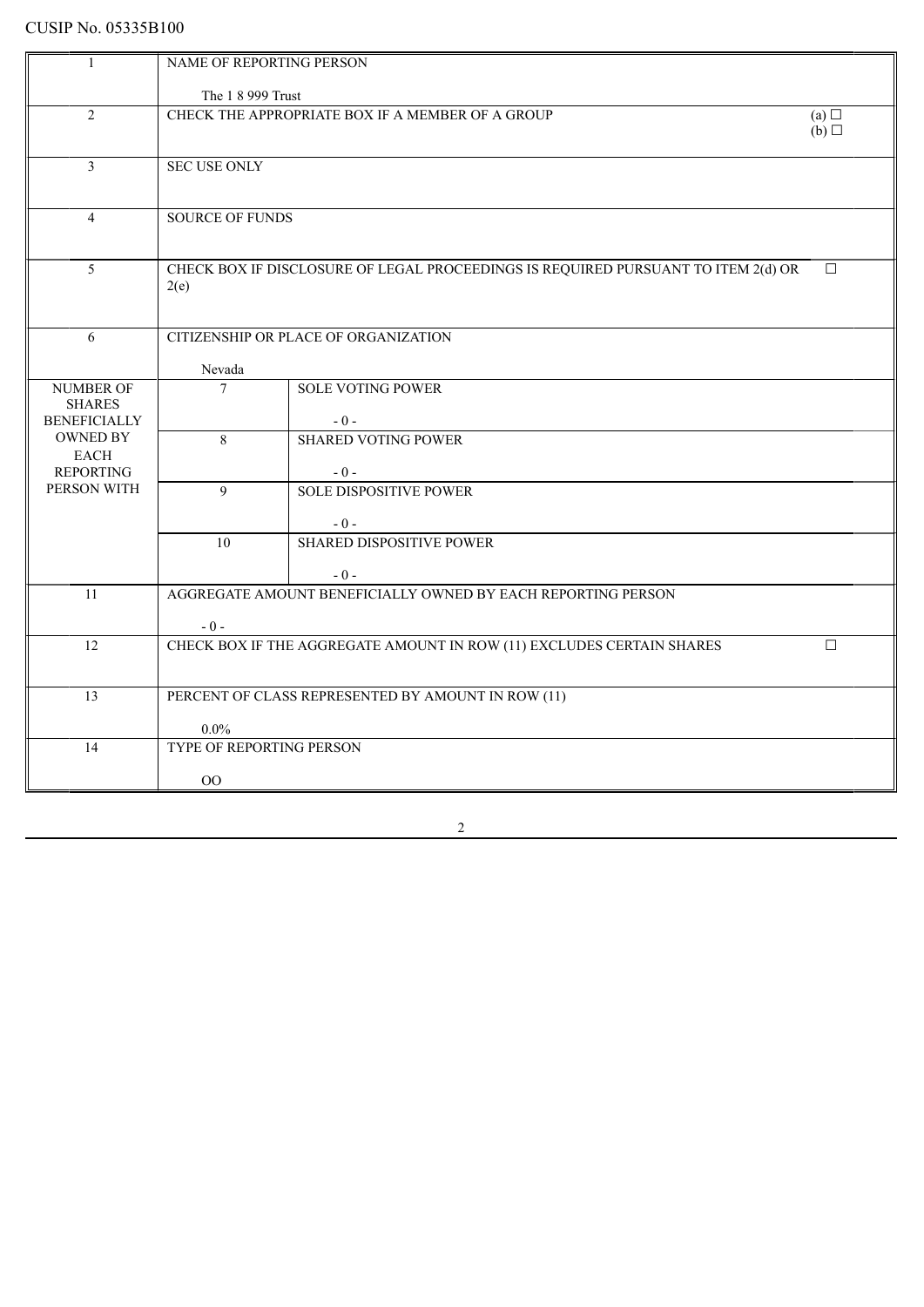# CUSIP No. 05335B100

|                                        | NAME OF REPORTING PERSON                                              |                                                                                             |  |  |  |
|----------------------------------------|-----------------------------------------------------------------------|---------------------------------------------------------------------------------------------|--|--|--|
|                                        | Daniel M. Negari                                                      |                                                                                             |  |  |  |
| 2                                      | CHECK THE APPROPRIATE BOX IF A MEMBER OF A GROUP                      |                                                                                             |  |  |  |
|                                        | (a)<br>(b)                                                            |                                                                                             |  |  |  |
|                                        |                                                                       |                                                                                             |  |  |  |
| $\overline{\mathbf{3}}$                | <b>SEC USE ONLY</b>                                                   |                                                                                             |  |  |  |
|                                        |                                                                       |                                                                                             |  |  |  |
| $\overline{4}$                         | <b>SOURCE OF FUNDS</b>                                                |                                                                                             |  |  |  |
|                                        |                                                                       |                                                                                             |  |  |  |
|                                        | PF                                                                    |                                                                                             |  |  |  |
| $\overline{5}$                         |                                                                       | CHECK BOX IF DISCLOSURE OF LEGAL PROCEEDINGS IS REQUIRED PURSUANT TO ITEM 2(d) OR<br>$\Box$ |  |  |  |
|                                        | 2(e)                                                                  |                                                                                             |  |  |  |
|                                        |                                                                       |                                                                                             |  |  |  |
| 6                                      | CITIZENSHIP OR PLACE OF ORGANIZATION                                  |                                                                                             |  |  |  |
|                                        |                                                                       |                                                                                             |  |  |  |
|                                        | <b>USA</b>                                                            |                                                                                             |  |  |  |
| <b>NUMBER OF</b>                       | $\overline{7}$                                                        | <b>SOLE VOTING POWER</b>                                                                    |  |  |  |
| <b>SHARES</b>                          |                                                                       |                                                                                             |  |  |  |
| <b>BENEFICIALLY</b><br><b>OWNED BY</b> | $\overline{8}$                                                        | 133<br><b>SHARED VOTING POWER</b>                                                           |  |  |  |
| <b>EACH</b>                            |                                                                       |                                                                                             |  |  |  |
| <b>REPORTING</b>                       |                                                                       | $-0-$                                                                                       |  |  |  |
| PERSON WITH                            | 9                                                                     | <b>SOLE DISPOSITIVE POWER</b>                                                               |  |  |  |
|                                        |                                                                       |                                                                                             |  |  |  |
|                                        |                                                                       | 133                                                                                         |  |  |  |
|                                        | $\overline{10}$                                                       | <b>SHARED DISPOSITIVE POWER</b>                                                             |  |  |  |
|                                        |                                                                       | $-0-$                                                                                       |  |  |  |
| 11                                     | AGGREGATE AMOUNT BENEFICIALLY OWNED BY EACH REPORTING PERSON          |                                                                                             |  |  |  |
|                                        |                                                                       |                                                                                             |  |  |  |
|                                        | 133<br>□                                                              |                                                                                             |  |  |  |
| $\overline{12}$                        | CHECK BOX IF THE AGGREGATE AMOUNT IN ROW (11) EXCLUDES CERTAIN SHARES |                                                                                             |  |  |  |
|                                        |                                                                       |                                                                                             |  |  |  |
| $\overline{13}$                        | PERCENT OF CLASS REPRESENTED BY AMOUNT IN ROW (11)                    |                                                                                             |  |  |  |
|                                        |                                                                       |                                                                                             |  |  |  |
|                                        | Less than 1%<br>TYPE OF REPORTING PERSON                              |                                                                                             |  |  |  |
|                                        | 14                                                                    |                                                                                             |  |  |  |
|                                        | IN                                                                    |                                                                                             |  |  |  |
|                                        |                                                                       |                                                                                             |  |  |  |

3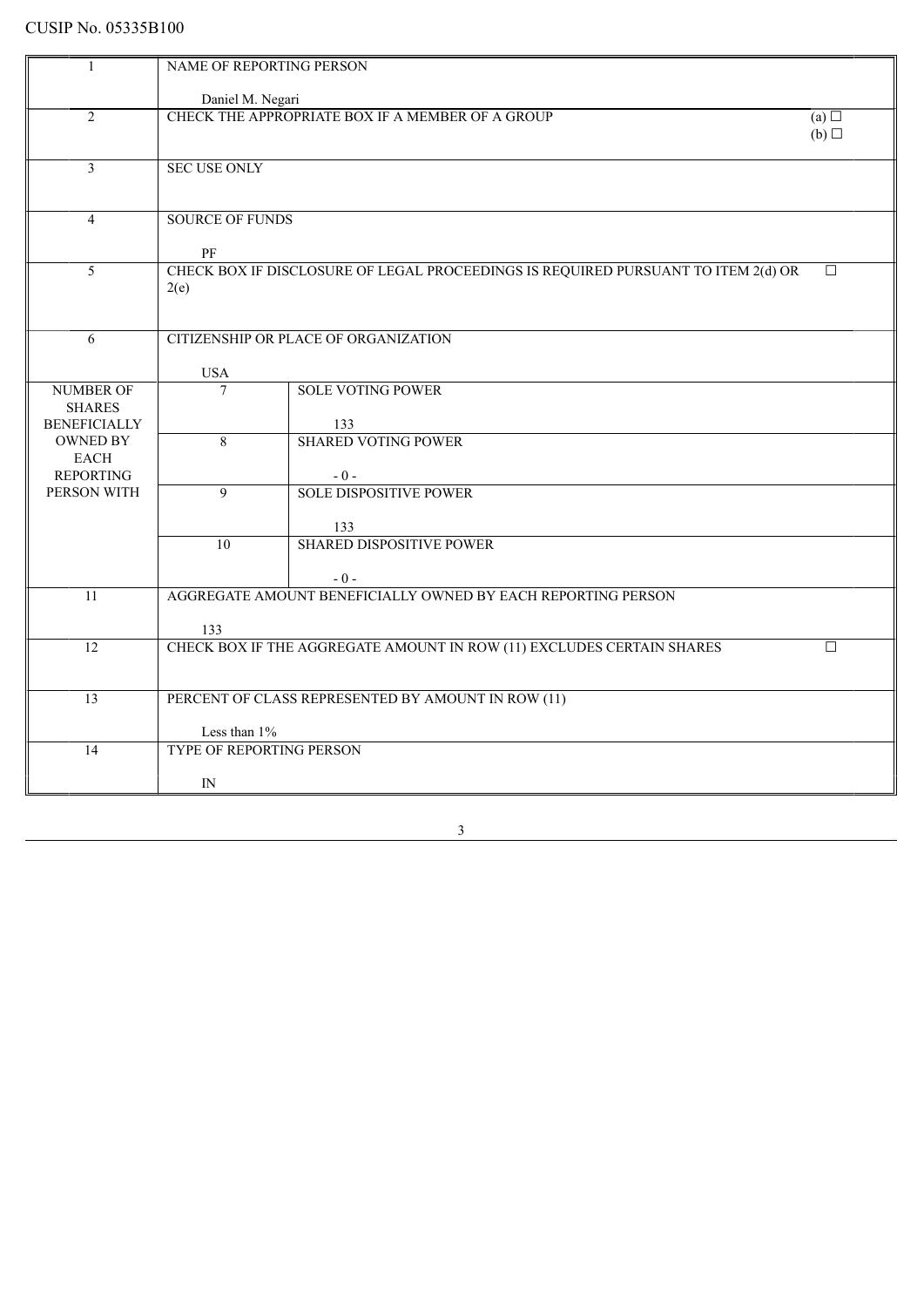#### CUSIP No. 05335B100

The following constitutes Amendment No. 3 to the Schedule 13D filed by the undersigned ("Amendment No. 3"). This Amendment No. 3 amends the Schedule 13D as specifically set forth herein.

Item 3. Source and Amount of Funds or Other Consideration.

Item 3 is hereby amended and restated to read as follows:

The Shares directly owned by Mr. Negari were purchased with personal funds (which may, at any given time, include margin loans made by brokerage firms in the ordinary course of business). The aggregate purchase price of the 133 Shares directly owned by Mr. Negari is approximately \$485, including brokerage commissions.

Item 5. Interest in Securities of the Issuer.

Items 5(a), (c) and (e) are hereby amended and restated to read as follows:

(a) The aggregate percentage of Shares reported owned by each person named herein is based upon 14,051,149 Shares outstanding as of May 13, 2022, which is the total number of Shares outstanding as reported in the Issuer's quarterly report on Form 10-Q filed with the Securities and Exchange Commission on May 16, 2022.

As of the date hereof, the 18999 Trust directly beneficially owned 0 Shares, constituting 0% of the outstanding Shares.

As of the date hereof, Mr. Negari directly owned 133 Shares, constituting less than 1% of the outstanding Shares.

Each of the Reporting Persons specifically disclaims beneficial ownership of the securities reported herein that he or it does not directly

own.

(c) Schedule A annexed hereto lists all transactions in the securities of the Issuer by the Reporting Persons since the filing of Amendment No. 2. All of such transactions were effected in the open market.

(e) On May 17, 2022, the Reporting Persons ceased to beneficially own more than 5% of the outstanding Shares of the Issuer.

4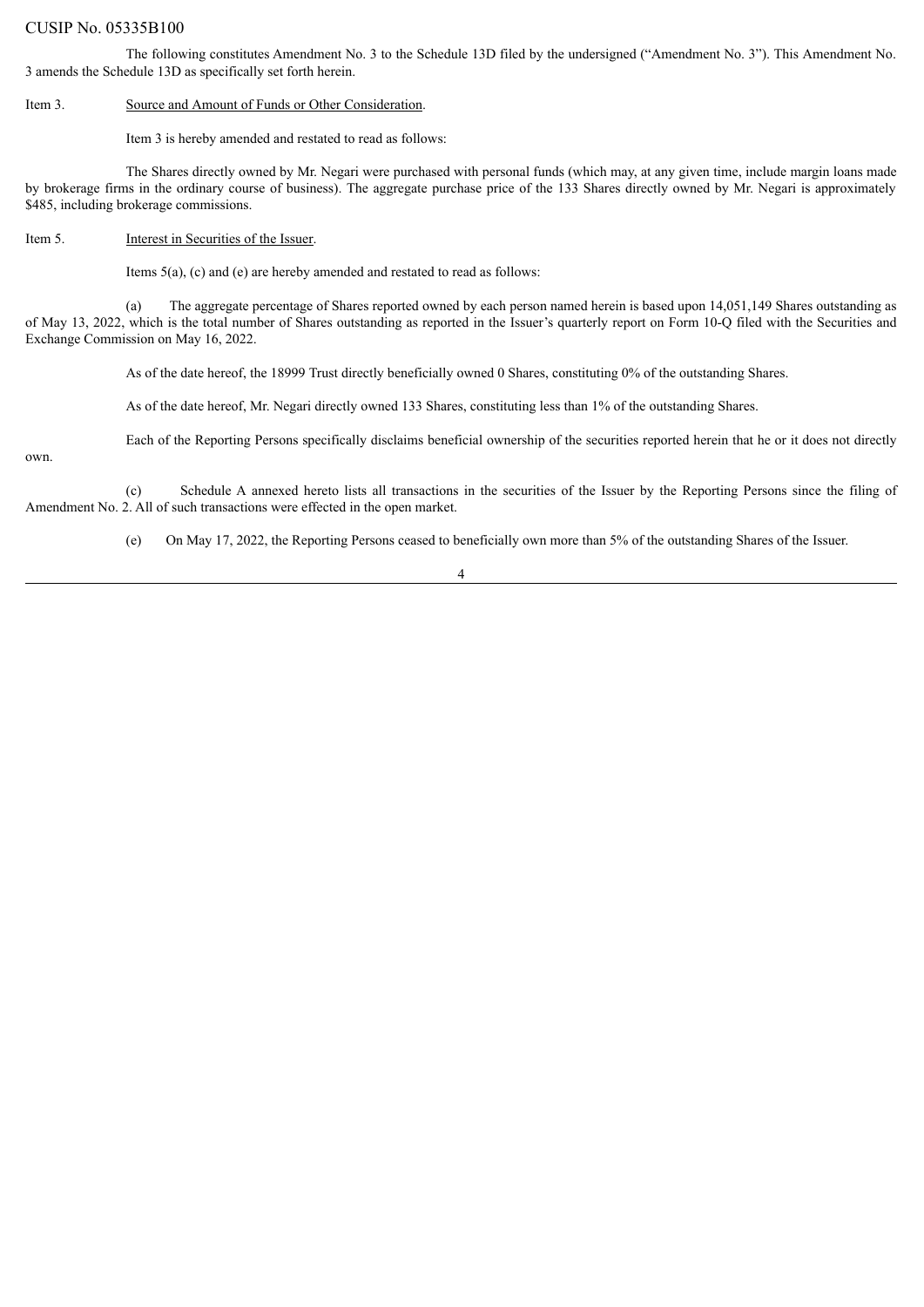#### **SIGNATURES**

After reasonable inquiry and to the best of his knowledge and belief, the undersigned certifies that the information set forth in this statement is true, complete and correct.

Dated: May 18, 2022

The 1 8 999 Trust

By: /s/ Daniel M. Negari

Name: Daniel M. Negari Title: Trustee

/s/ Daniel M. Negari

Daniel M. Negari